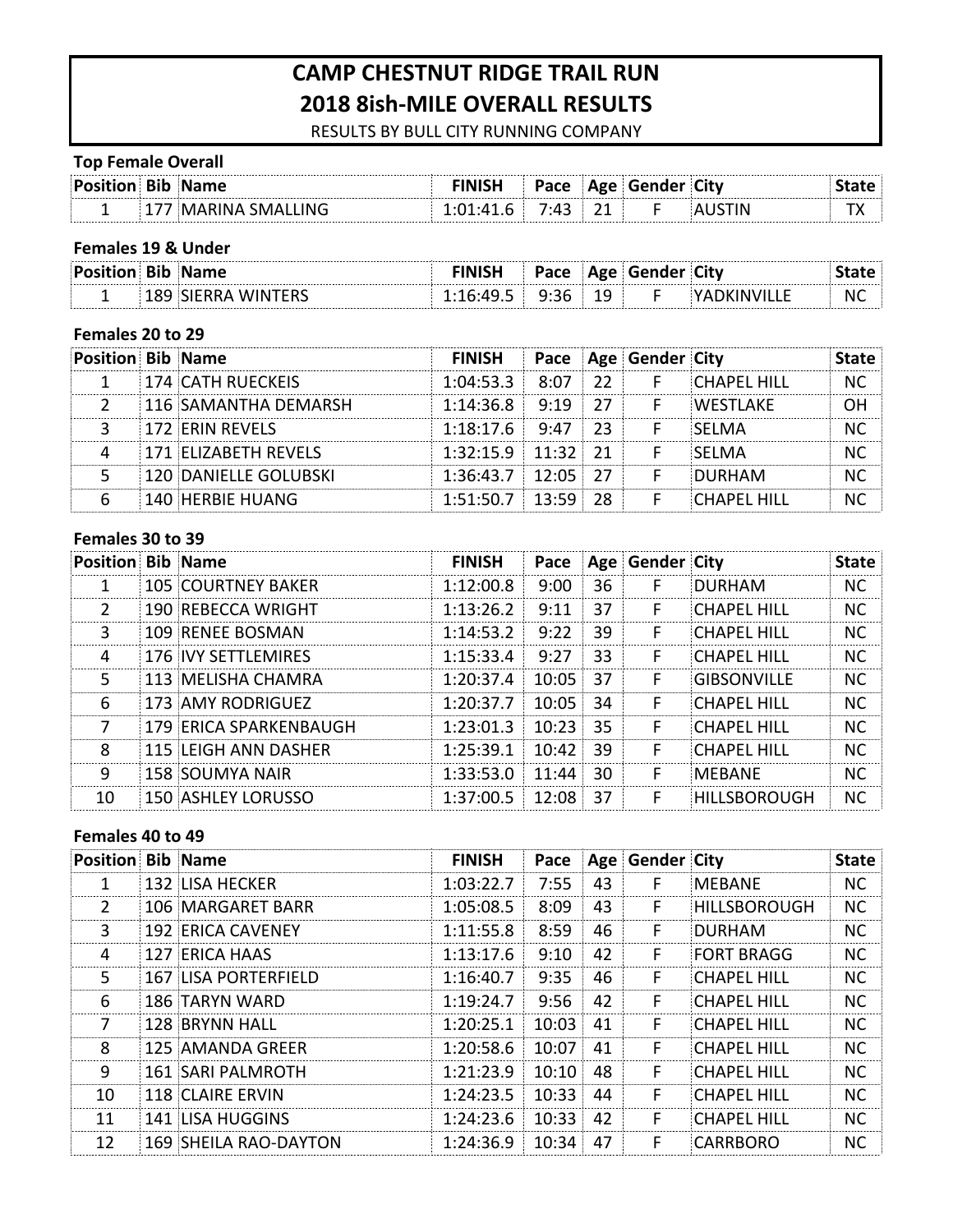| <b>Position Bib Name</b> |                                                         | <b>FINISH</b>          |          |    | Pace   Age   Gender   City |                     | late |
|--------------------------|---------------------------------------------------------|------------------------|----------|----|----------------------------|---------------------|------|
| 13                       | <b>154 CORRINE MCCARTHY</b>                             | $1:24:58.7$ 10:37 43   |          |    | - F                        | <b>CHAPFL HILL</b>  | NC.  |
| 14                       | 124 KATHERINE (MIDKIFF) GRAHAM   1:30:22.0   11:18   43 |                        |          |    |                            | DURHAM              | NC   |
| 15                       | <b>152 LAURA MAILE</b>                                  | $1:30:22.1$ 11:18      |          | 48 |                            | <b>HILLSBOROUGH</b> | ΝC   |
| 16                       | <b>121 KELLY GORDON</b>                                 | $1:31:26.0$ $11:26$ 42 |          |    |                            | DURHAM              | NC   |
| 17                       | 112 BRANDY BURNS                                        | $1:33:32.4$ 11:41      |          | 43 |                            | <b>RAIFIGH</b>      | NС   |
| 18                       | 163 AMY PERLMUTTER                                      | $1:36:43.9$ 12:05      |          |    |                            | DURHAM              | NC   |
| 19                       | 143 MARGOT JOHNSON                                      | 1:51:31.7              | $-13:56$ |    |                            | DURHAM              |      |

### Females 50 to 59

| <b>Position Bib Name</b> |                    | <b>FINISH</b>              |  | <b>Pace Age Gender City</b> |             |  |
|--------------------------|--------------------|----------------------------|--|-----------------------------|-------------|--|
|                          | 146 KIMBERLY JONES | $1:15:42.7$ $9:28$ 51      |  |                             |             |  |
|                          | 101 JFN ARMSTRONG  | $1:27:06.7$   $10:53$   57 |  |                             | `HAPFI HIII |  |
|                          | 197 CID GUY        | $1:37:05.1$ 12:08 55       |  |                             |             |  |

### Females 60 to 69

| <b>Position Bib Name</b> |                 | <b>FINISH</b>              |  | <b>Pace Age Gender City</b> |           |
|--------------------------|-----------------|----------------------------|--|-----------------------------|-----------|
|                          | 178 SUSAN SMITH | $1:38:56.7$   $12:22$   60 |  |                             | <b>NC</b> |

### **Top Male Overall**

| <b>Position Bib Name</b> |  |  |     | Pace Age Gender City |            |  |
|--------------------------|--|--|-----|----------------------|------------|--|
|                          |  |  | 28: | M                    | )RI<br>. . |  |

### **Males 19 & Under**

| <b>Position Bib Name</b> |                         | <b>FINISH</b>                     |  | <b>Pace Age Gender City</b> |                                  |           |
|--------------------------|-------------------------|-----------------------------------|--|-----------------------------|----------------------------------|-----------|
|                          | <b>160 DANIEL OREN</b>  |                                   |  |                             | $56:19.4$ 7:02 15 M CHAPFL HILL  | <b>NC</b> |
|                          | $\pm 193$ JAMES MCADAM. |                                   |  |                             | $1:04:53.7$ $8:07$ 13 M CARRBORO | NC.       |
|                          | <b>E123 WILL GORDON</b> | $1:21:20.4$ $10:10$ $13$ M DURHAM |  |                             |                                  | NC.       |

#### **Males 20 to 29**

| <b>Position Bib Name</b> |                          | <b>FINISH</b>       |          | <b>Pace Age Gender City</b><br> |                    |  |
|--------------------------|--------------------------|---------------------|----------|---------------------------------|--------------------|--|
|                          | <b>145 GARRETT JONES</b> | 53.25.3             |          | M                               | <b>SHORT HILLS</b> |  |
|                          | <b>144 BRANDEN JONES</b> | $1:12:35.2$ 9:04 26 |          | M                               |                    |  |
|                          | <b>138 THAD HIGGINS</b>  | 1:12:35.4           | 9:04:26: | M                               |                    |  |

#### **Males 30 to 39**

| <b>Position Bib Name</b> |                          | <b>FINISH</b> |          |    | Pace   Age   Gender   City |                     | <b>State</b> |
|--------------------------|--------------------------|---------------|----------|----|----------------------------|---------------------|--------------|
| 1                        | 119 BENJAMIN GODFREY     | 54:43.5       | 6:50     | 35 | м                          | RALFIGH             | <b>NC</b>    |
| $\mathcal{P}$            | <b>181 MATT STRAUB</b>   | 55:03.7       | 6:53     | 32 | М                          | <b>CHAPEL HILL</b>  | NC.          |
| 3                        | $147$ MATT KEARNEY       | 59:19.4       | 7:25     | 33 | м                          | <b>PIKEVILLE</b>    | NC.          |
| 4                        | <b>157 PATRICK MOORE</b> | 1:02:33.4     | 7:49     | 30 | м                          | CARRBORO            | NC.          |
| 5                        | 159 SHYAM NAMBIAR        | 1:07:03.5     | 8:23     | 30 | м                          | MERANE              | NC.          |
| 6                        | 108 DANIEL BOCK          | 1:07:22.9     | 8:25     | 38 | м                          | DURHAM              | NC.          |
|                          | 184 JOSH VINSON          | 1:12:34.2     | 9:04     | 39 | М                          | <b>HILLSBOROUGH</b> | NС           |
| 8                        | 191 AARON YONTZ          | 1:16:30.2     | 9:34     | 38 | М                          | WILLOW SPRING       | NC.          |
| 9                        | <b>180 RYAN SPURRIER</b> | 1:27:45.1     | $-10:58$ | 32 | М                          | <b>FFI AND</b>      | NC.          |

## **Males 40 to 49**

| ിP∩<br>Name<br>вк | Dace<br>$\sim$ and the set of $\sim$<br>- | ---<br>$\Delta$ 00 .<br>a Gen.<br>. í Ar<br>. . | ∶Citv |  |
|-------------------|-------------------------------------------|-------------------------------------------------|-------|--|
|                   |                                           |                                                 |       |  |